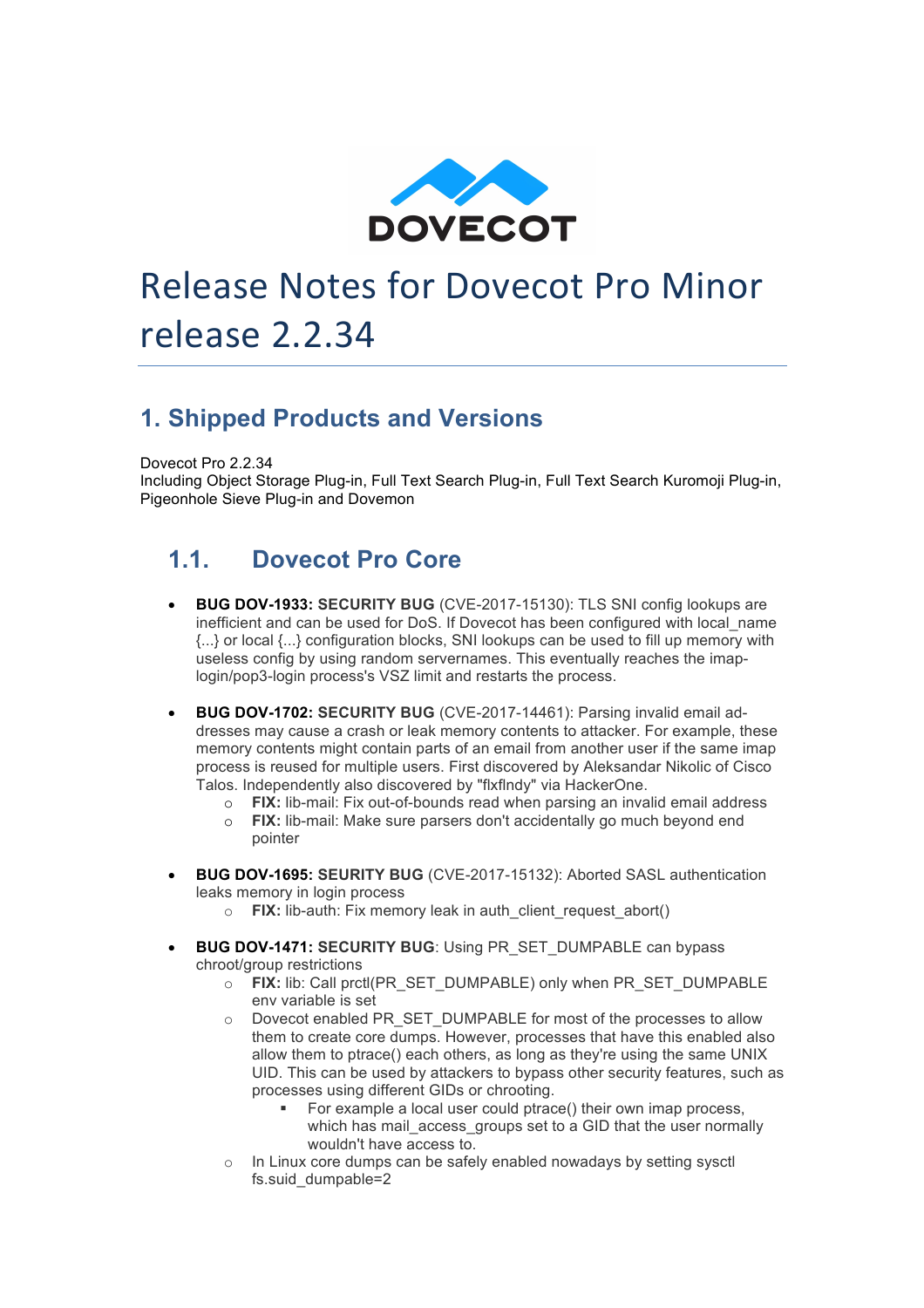- o If the old behaviour is wanted, it can still be enabled by setting: import\_environment=\$import\_environment PR\_SET\_DUMPABLE=1
- o Found by cPanel Security Team
- **NEW FEATURE DOV-1221:** Attachment indicator
	- o Mark email attachment presence using \$HasAttachment / \$HasNoAttachment keywords. By default, all MIME parts with Content-Disposition=attachment, or inlines with filename parameter are consired attachments. A new mail attachment detection options setting controls how and when they're set:
		- add-flags-on-save Add the keywords when saving mail (required to enable this)
		- § content-type=type or !type Include/exclude content type. Excluding will never consider the matched MIME part as attachment. Including will only negate an exclusion (e.g. content-type=!foo/\* contenttype=foo/bar).
		- § exclude-inlined Exclude any Content-Disposition=inline MIME part.
- **NEW FEATURE DOV-1285:** Fetch body snippets over IMAP
	- o imap: Add support for fetching body snippets using FETCH (SNIPPET) or (SNIPPET (LAZY=FUZZY)).
- **IMPROVEMENT DOV-1423:** fs-compress: Automatically detect whether input is compressed or not
	- $\circ$  Prefix the compression algorithm with "maybe-" to enable the detection, for example: "compress:maybe-gz:6:..."
	- o Use compress level 0 to disable writing compressed files, but still be able to read compressed files.
- **IMPROVEMENT DOV-1434:** lib-index: Make hardcoded index behavioral parameters configurable
	- o Added settings to change dovecot.index\* files' optimization behavior. It's not recommended to change these settings without fully understanding the consequences. See https://wiki2.dovecot.org/IndexFiles#Settings
- **IMPROVEMENT DOV-1435:** auth: Move password hash verification to auth-workers o Auth cache can now utilize auth workers to do password hash verification.
- **IMPROVEMENT DOV-1718:** Include hostname in doveconf output.
- **IMPROVEMENT DOV-1438:** Support Japanese special charset conversions
	- o Added charset\_alias plugin. It allows treating the specified source charset as a different charset when decoding to UTF-8. For instance, when decoding from shift jis to UTF-8, using cp932 (or sjis-win) instead of shift jis may be preferable to handle Microsoft extended chars properly. See https://wiki2.dovecot.org/Plugins/CharsetAlias
- **IMPROVEMENT DOV-1519:** imapc: Expunged mail returned as empty
	- o imapc: Add imapc\_features=fetch-empty-is-expunged. When FETCH returns an empty mail, the mail is assumed to be expunged.
- **IMPROVEMENT DOV-1643:**  $*$  logout format does not support all variables, like userdb variables or %rip
	- $\circ$  imap logout format and pop3 logout format settings now support all of the generic variables (e.g. %{rip}, %{session}, etc.)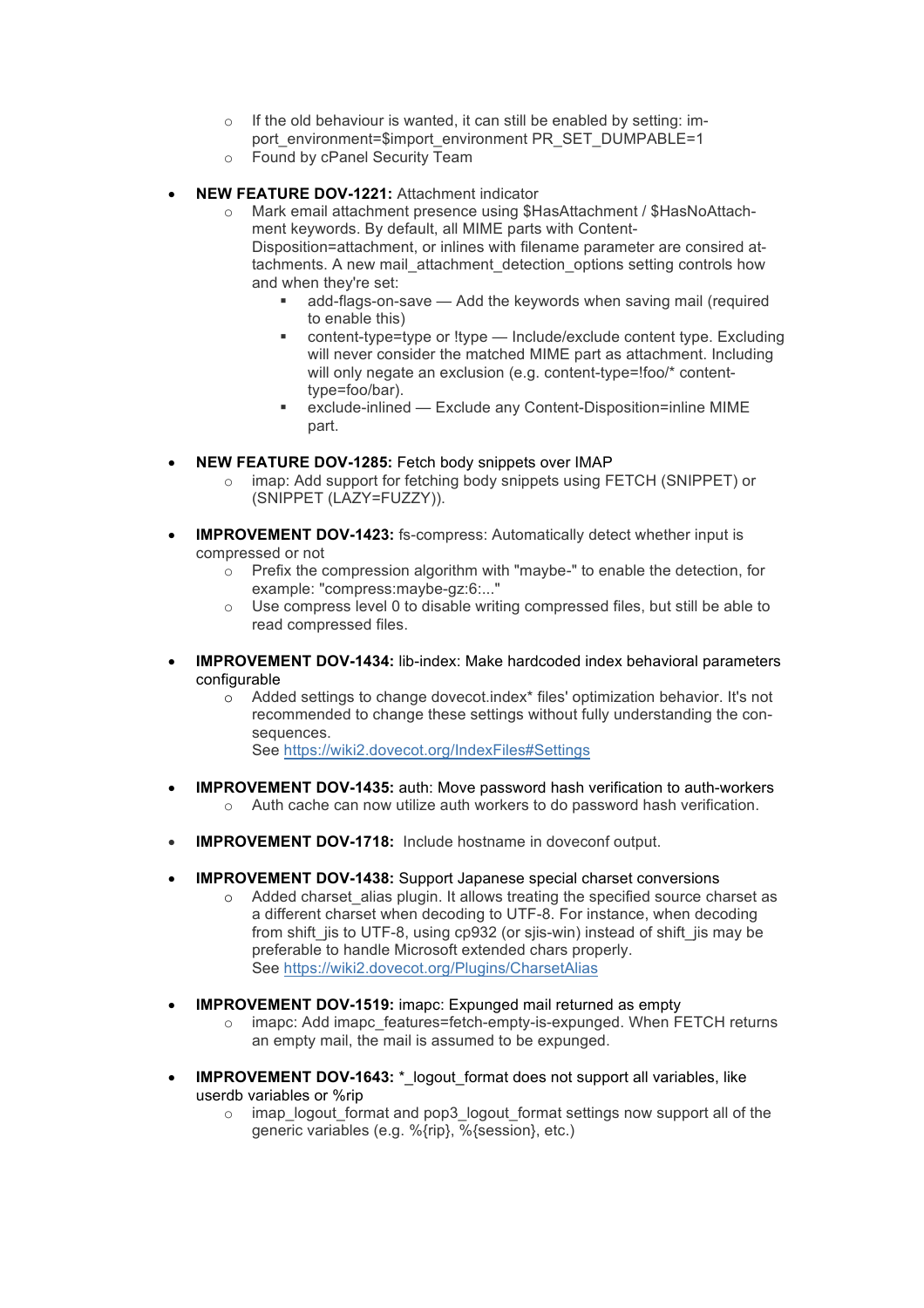- **IMPROVEMENT DOV-1921:** imapc: Don't disconnect on broken untagged IMAP replies. Try to skip over the line and continue. This may allow imapc to work around broken input sent by some IMAP servers.
- **BUG/IMPROVEMENT DOV-1771:** dovecot uses master username in before authentication policy lookup
	- o BUG: With master user logins, the master username is used in before authentication policy lookups
		- **EX:** auth: Use login username in auth policy requests
	- o IMPROVEMENT: Add auth\_policy\_check\_before\_auth, auth policy check after auth, and auth policy report\_after\_auth tunables to control which auth policy requests are enabled
- **BUG 51975/DOV-757:** The doveadm HTTP server crashes when trying to disconnect client at deinit.
	- o **FIX:** Restructured client connection deinit code so that connection is destroyed only once.
- **BUG 55178/DOV-929:** SEARCH MIME may crash with: Panic: file index-mailheaders.c: line 296 (index\_mail\_parse\_header): assertion failed: (part != NULL) o **FIX:** lib-storage: Fix assert-crash when searching header and MIMEPART
- **BUG 54383/DOV-937:** FTS reindexes all mails unnecessarily after loss of dovecot.index.cache file
	- o **FIX:** fts: Don't reindex FTS mails if .cache file is deleted
	- o Previously dovecot.index.cache was also repopulated at the same time with the fields from mail always cache fields. This is no longer done either.
- **BUG DOV-1204:** imapc: Reconnection may cause crashes and other errors.
	- $\circ$  Panic: file imapc-sync.c: line 373 (imapc initial sync check): assertion failed: (mail\_index\_is\_expunged(view, lseq) || seq\_range\_exists(&ctx->mbox- >delayed\_expunged\_uids, luid))
	- o Panic: Leaked view for index (in-memory index): Opened in imapcmailbox.c:47
	- o **FIX:** Mailbox state should be fetched immediately after a folder is SELECTed. This should happen before any other commands are re-sent that were waiting for an answer before reconnection.
- **BUG DOV-1237:** lock method=dotlock caused crashes with autoexpunging was enabled or when folder vsize was attempted to be looked up.
	- o **FIX:** lib-storage: mail\_storage\_lock\_create() add support for dotlocks
	- o **FIX:** lib-index: Fix assert-crash with lock\_method=dotlock
- **BUG DOV-1372:** fs-dictmap: Detect and fix future Cassandra timestamps
	- o **FIX:** fs-dictmap now logs a warning if it finds a timestamp from Cassandra that is in the future.
- **BUG DOV-1548:** doveadm log reopen stopped working in v2.2.33.
	- o **FIX:** log: Fix log reopening on SIGUSR1
- **BUG DOV-1550:** v2.2.33 failed when trying to access doveadm UNIX socket that didn't require authentication: "Error: doveadm server sent invalid handshake: ..."
	- o **FIX:** doveadm: client Fix connecting to UNIX sockets that don't need authentication
	- o **FIX:** doveadm-server: Fix protocol handshake order
- **BUG DOV-1554:** doveadm-server: Auth "user" lookup may have returned invalid JSON output.
	- o **FIX:** doveadm-auth-server: Send comma only if we are sending field too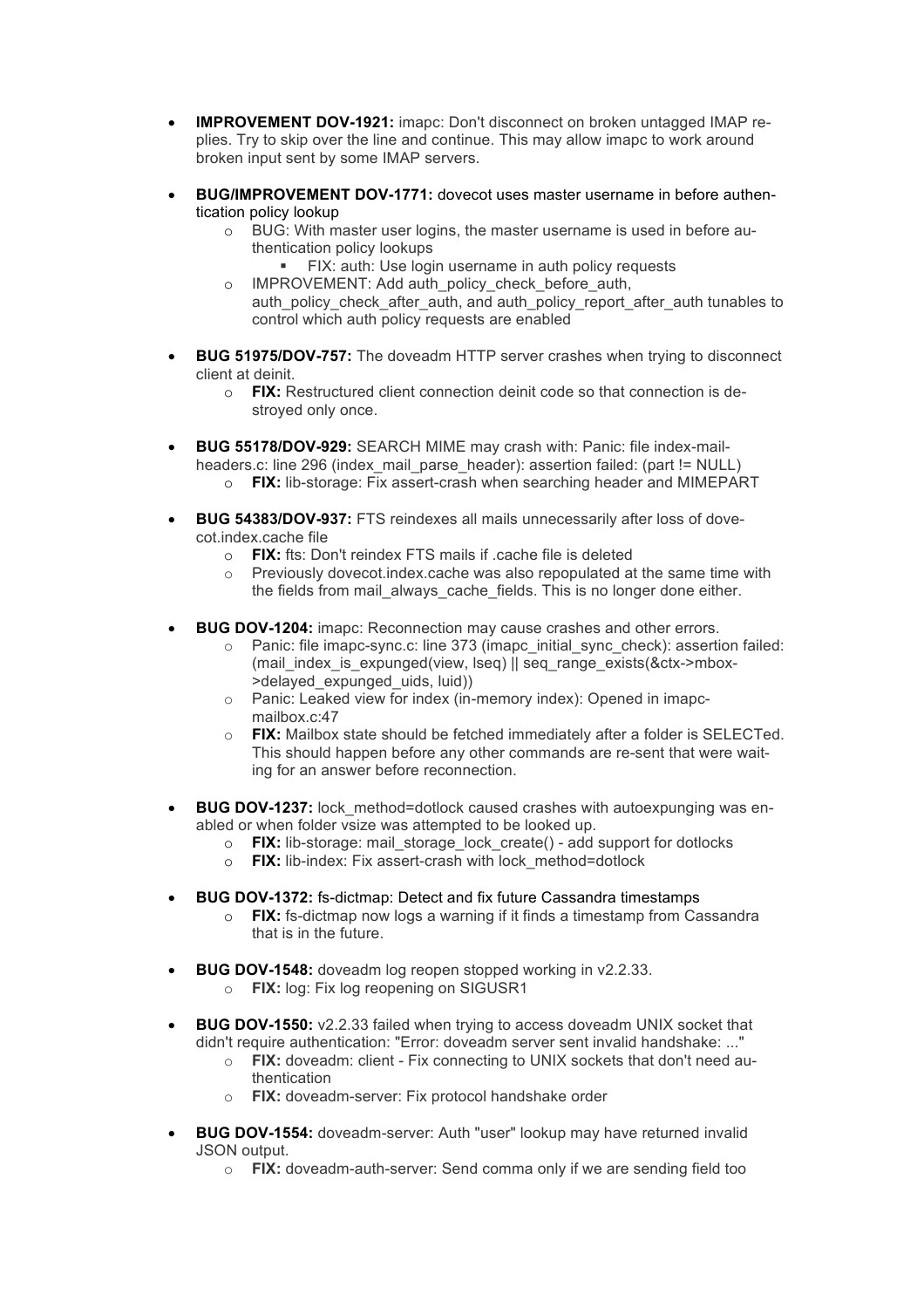- **BUG DOV-1576:** fs-crypt silently ignored public/private keys specified in configuration (mail\_crypt\_qlobal\_public/private\_key) and just emitted plaintext output. o **FIX:** mail-crypt: Do not free global keys if no error has occurred
- **BUG DOV-1608:** mdbox rebuild repeatedly fails with: Error: mdbox map .../dovecot.map.index corrupted: missing map extension
	- o **FIX:** mdbox: Fix rebuilding when dovecot.map.index is missing map/ref extension
- **BUG DOV-1626:** doveadm-server: Since v2.2.33 logging may have caused I/O leak and Panic: file ioloop.c: line 127 (io\_remove\_full): assertion failed: (io->callback != NULL)
	- o **FIX:** doveadm-server: Switch to TCP connection's ioloop while sending logs to remote
- **BUG DOV-1641:** Nested %if variables didn't work
	- o **FIX:** Support nested variables when determining variable length
- **BUG 56383/DOV-1657:** Since v2.2.33, Cassandra driver leaks memory with Cassandra protocol version 3 (Cassandra v2.1)
	- o **FIX:** driver-cassandra: Free statement pool on update
- **BUG DOV-1699:** SSL connections may have been hanging with imapc or doveadm client .
	- o **FIX:** lib-imap-client: Fix IO after enabling SSL
	- o **FIX:** doveadm: client: Set IO only after enabling SSL
- **BUG DOV-1739:** IMAP capabilities haven't automatically contained SPECIAL-USE since v2.2.30.
	- o **FIX:** imap: Iterate over ns settings when deciding to add SPECIAL-USE capability
- **BUG DOV-1740:** IMAP hasn't sent untagged OK/NO storage notifications since v2.2.30.
	- o For example: "\* OK Stale mailbox lock file detected, will override in 15 seconds"
	- o **FIX:** imap: Don't set storage callbacks before namespaces are created
- **BUG DOV-1770:** HTTP requests may sometimes crash with: Panic: file http-clientqueue.c: line 737 (http\_client\_queue\_request\_timeout): assertion failed: (count > 0)
	- o **FIX:** lib: time-util: Fix timeval\_cmp\_margin() to correctly handle a margin crossing the second boundary.
- **BUG DOV-1796:** mail\_always/never\_cache\_fields changes weren't applied for existing dovecot.index.cache files
	- o **FIX:** lib-index: Fix adding forced cache decisions to existing cache files
		- If a field already existed in the cache file, the cache decision from the file was always used. This caused force-decisions to be ignored.
	- o **FIX:** lib-index: Fix removal of forced cache decisions from existing cache files
		- The forced-flags are written to the cache file when the file is created. They were also read back, and the force-flag was preserved even when the configuration was removed.
	- o **FIX:** lib-index: Write forced cache decision changes immediately to cache file
		- When mail always/never cache fields doesn't match the current caching decisions in the cache file, write the updated decisions to the file.
- **BUG DOV-1805:** program-client sometimes truncated output. This was visible with e.g. Sieve extprograms plugin sometimes truncated output from external programs. This applies to the "vnd.dovecot.filter" and "vnd.dovecot.execute" Sieve extensions.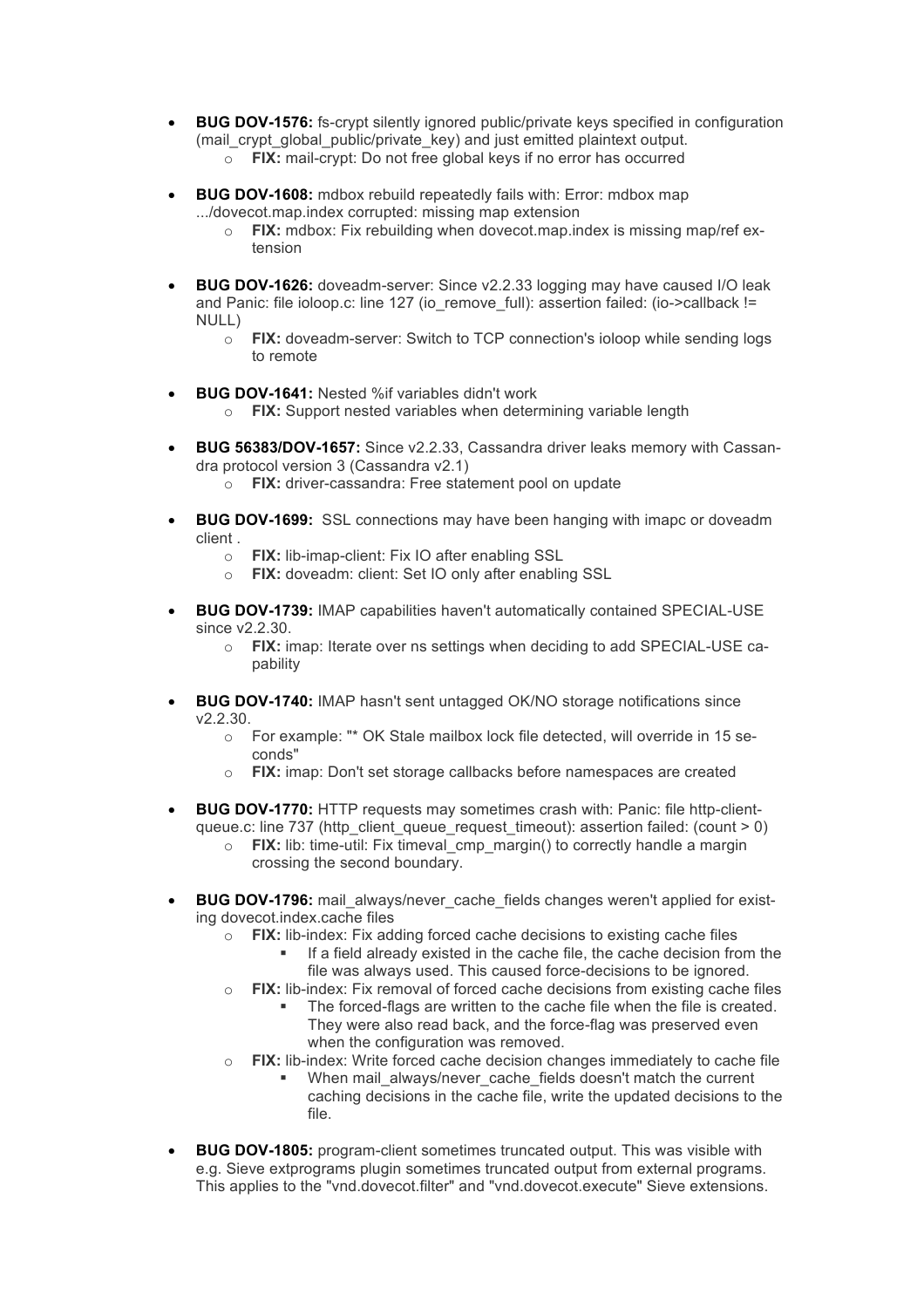Applies to both forked programs and programs invoked through the script socket service.

- o **FIX:** Fix bugs in program-client I/O stream handling.
- **BUG DOV-1831:** doveadm-proxy: Debug logging with SSL causes memory corruption
	- o **FIX:** lib-ssl-iostream: openssl: Make verbose logging robust against i\_debug() writing to stream itself.
- **BUG DOV-1832:** fts: Searching doesn't always work correctly for address headers
	- o Address headers were indexed using "data" language, so they also need to be searched using the "data" language.
	- o **FIX:** fts: Fix searching SEARCH\_HEADER\_ADDRESS/COMPRESS\_LWSP
	- o **FIX:** fts: Fix searching headers with TEXT/BODY
- **BUG DOV-1834:** fs-posix: Directory iteration is broken on NFS with nordirplus mount option
	- o **FIX:** fs-posix: Fix iterating directories when readdir() returns DT\_UNKNOWN
- **BUG DOV-1835:** replication: dsync sends unnecessary replication notification for changes it does internally.
	- o **FIX:** replication: Don't send notification for changes done by dsync transactions
	- o **NOTE:** Folder creates, renames, deletes and subscribes still trigger unnecessary replication notifications, but these should be rather rare.
- **BUG DOV-1843:** Since v2.2.33, Cassandra queries didn't set timestamps with with Cassandra protocol version 3 (Cassandra v2.1)
	- o **FIX:** cassandra: Fix setting timestamp for transaction queries with v3 protocol
- **BUG DOV-1881:** dsync overrides BROKENCHAR, which prevents migrating invalid mUTF-7 mailbox names.
	- o **FIX:** doveadm sync/backup: Don't override BROKENCHAR if it's already set

#### **1.2. Object Storage Plug-in**

- **IMPROVEMENT DOV-1634:** metacache: Stop letting in new users when metacache disk space is full
	- o Because the metacache disk space stays only approximately at metacache max space, this triggers only once the disk space is above metacache max space + metacache max grace. The default for grace is 1 GB, but that may be too small for some installations.
	- $\circ$  The logins are attempted a few times before they fail with: Metacache is out of disk space, not letting in any more users (... bytes used)
- **IMPROVEMENT DOV-1637:** obox: List index rebuild adds folder names as recovered-lost-folder-\* instead of their original names
	- $\circ$  The renaming to original folder name is done after the folder is opened again, but there's no reason why it couldn't be done automatically immediately.
- **IMPROVEMENT DOV-1871:** obox: If mailbox list index is empty on login, try to rebuild the list
- **BUG DOV-1473:** metacache-worker may cause HTTP timeouts when absolut timeout msecs is configured and a lot of folders are being uploaded.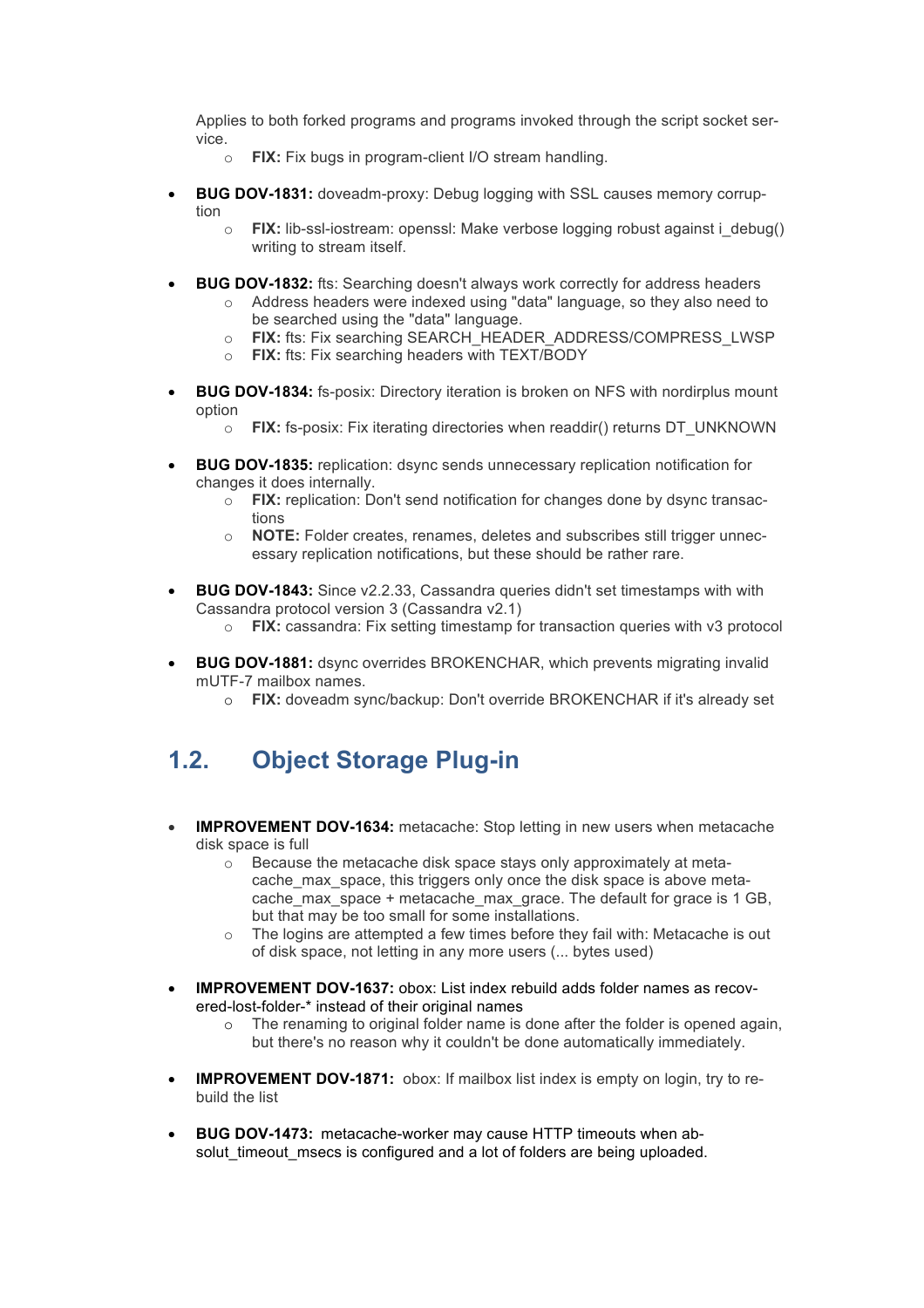- o **FIX:** Add a new metacache\_max\_parallel\_requests setting to throttle the parallel requests. The default is 10.
- **BUG DOV-1583:** Dovecot might choose wrong object-store endpoint in swift if region is used.
	- o **FIX:** Consider region and interface together when choosing object-store endpoint
- **BUG DOV-1637:** obox: List index rebuild adds folder names as recovered-lost-folder- \* instead of their original names.
	- o **FIX:** obox: Make sure recovered-lost-folder gets renamed to its original name when rebuilding.
- **BUG DOV-1742:** fs-s3: Failed multi-request iteration accesses freed memory o **FIX:** fs-s3: Make sure iteration doesn't double-free XML parser

#### **1.3. Full Text Search Plug-in**

- **BUG DOV-1536:** fts dovecot was logging debug lines that couldn't be disabled: "Debug: FTS: bubble merge"
	- o **FIX:** lib-fts-index: Make debug-logging bubble merges optional.
- **BUG 56066/DOV-1536:** fs-fts-cache: Stale cache.log may cause errors: fts\_dovecot: Index keeps changing under us too rapidly
	- o **FIX:** plugin: Refresh fs-fts-cache if FTS\_INDEX\_READ\_ERROR\_RETRY is returned

#### **1.4. Full Text Search Kuromoji Plug-in**

- **IMPROVEMENT DOV-1828:** Kuromoji library was updated
	- o Fixed emoji segmentation issues
	- o Added input chunking to reduce overall memory usage

## **1.5. Pigeonhole Sieve Plug-in**

- **BUG DOV-1606:** Sieve handling could have assert-crashed with specific path lengths with: Panic: file realpath.c: line 86 (path\_normalize): assertion failed: (npath\_pos + 1) < npath + asize)
	- o **FIX:** lib-sieve: util: realpath: Allocate more space earlier
- **BUG DOV-1735:** Large output from Sieve exprograms "execute" command crashed LMTP.
	- o **FIX:** Resolved buffering issue in code that handles output from external program.

## **1.6. Dovemon**

- **BUG DOV-1673:** POP3 SASL authentication fails with long usernames o **FIX:** dovemon.py: use base64.b64encode when authenticating with SASL
- **BUG DOV-1517:** vhost count for each monitored backend is fetched and incorrectly not converted from string to int. This breaks later some comparsions and HOST-UP is issued to backends with vhost=0